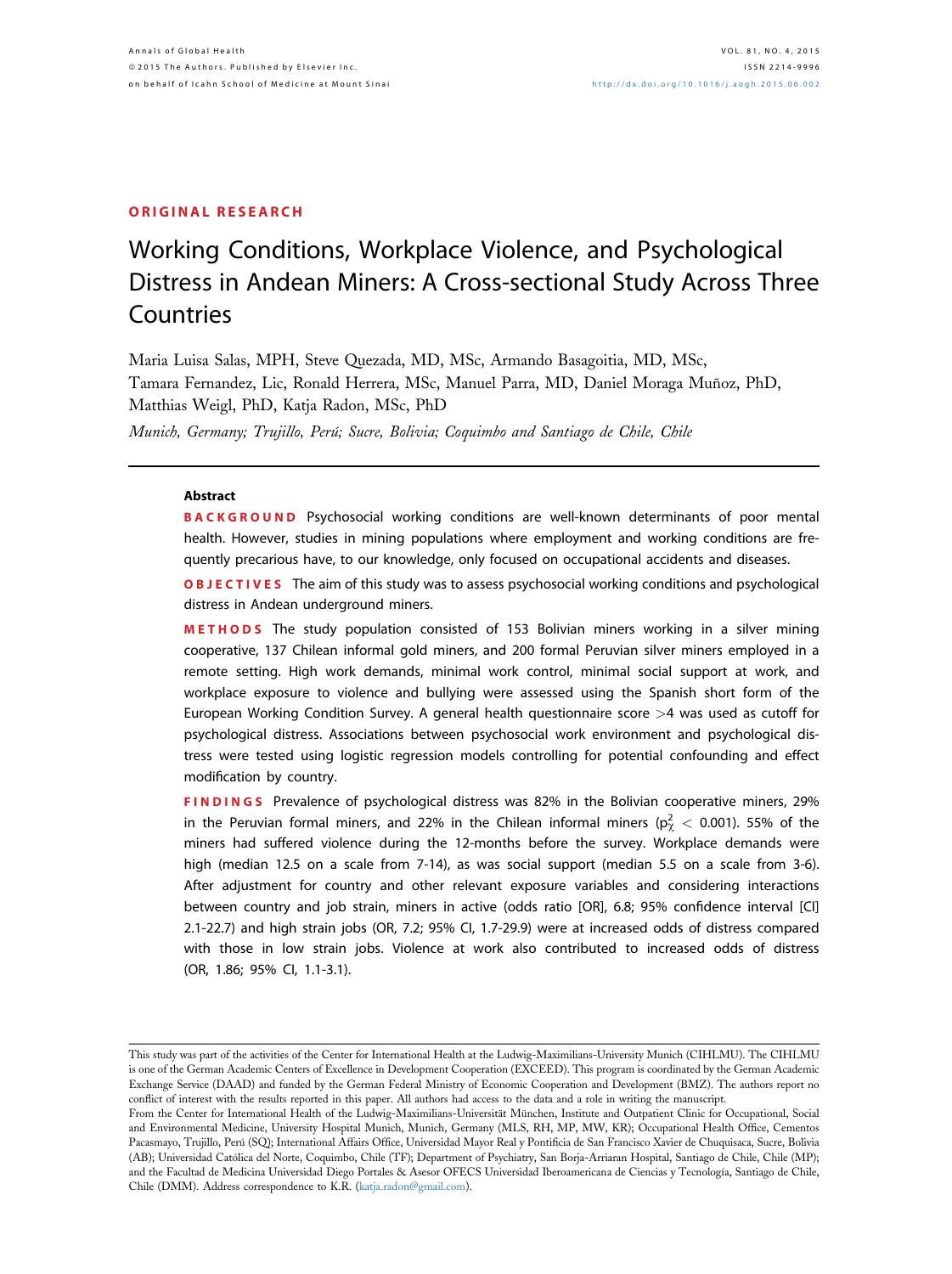CONCLUSIONS Psychological distress is associated with the psychosocial work environment in Andean underground miners. Interventions in mining populations should take the psychosocial work environment into account.

KEY WORDS developing countries, epidemiology, Karasek, mental health, precarious employment © 2015 The Authors. Published by Elsevier Inc. on behalf of Icahn School of Medicine at Mount Sinai. This is an open access article under the CC BY-NC-ND license ([http://creativecommons.org/licenses/by-nc-nd/4.0/](http://creativecommons.org/licenses/by-nc-nd/4.�0/)).

## INTRODUCTION

The work environment influences not only the physical but also the mental well-being of workers. Several models have been proposed to evaluate the effect of work on mental health. One of the most prominent models is the demand-control model.<sup>[1](#page-8-0)</sup> The model assumes that negative health effects may result if workers do not have enough control over their work in relation to how demanding it is. This effect might be modified by social support.<sup>[2](#page-8-0)</sup>

Most of the knowledge about the association between working conditions and psychosocial effects stems from industrialized countries. To our knowledge, only few studies have been carried out in developing countries.<sup>3</sup> In these countries, changing working conditions in a globalized world are frequently combined with other challenges like poverty, precarious employment and informal work, lack of social security, malnutrition, and illiteracy.<sup>[4](#page-8-0)</sup>

Mining is an important and rapidly growing industry in many developing countries. The mining process includes physically demanding jobs and exposes workers to various physical risks such as extreme temperatures, humidity, noise, and vibrations, as well as extended work hours and shift work.<sup>[5,6](#page-8-0)</sup> Additionally, the incidence of occupational accidents is known to be particularly high in tradi-tional and small mines.<sup>[7](#page-8-0)</sup> Furthermore, the geographical location of many mines in Latin America requires working at high altitudes,<sup>[8](#page-8-0)</sup> frequently combined with internal migration to the mining zones where many miners live in camps far from their fam-ilies.<sup>[9](#page-8-0)</sup> Informal mining with lack of knowledge about potential health risks, lack of safety equipment, and long working hours is also common and employs up to 13 million workers worldwide.<sup>[10](#page-8-0)</sup> These special employment and working conditions in the mining industry may cause psychological distress.[11-15](#page-8-0) Studies evaluating such working conditions and their associations with mental health—especially in devel-oping countries—are sparse.<sup>[16](#page-8-0)</sup> Carrying out highquality epidemiologic studies is particularly difficult in this occupational group in these countries due to

limited access and awareness, illiteracy among the miners, and lack of standardized and valid measures to assess psychosocial stressors in this profession.

Because of these gaps in the current evidence, this study aimed to evaluate the special working conditions in the mining industry and psychological distress in miners from Bolivia, Chile, and Perú, 3 Andean countries in which mining is among the most important economic activities.<sup>1</sup>

## MATERIALS AND METHODS

Study Population and Settings. Cross-sectional interview studies were carried out in underground miners between 2010 and 2012. In each country, populations were chosen to present 1 of 3 typical employment conditions. The study included Bolivian miners working in a silver mining cooperative in a traditional mining town  $(\sim 190,000$  inhabitants); informal miners from northern Chile working and living in the gold mining sector in a traditional mining village  $(\sim 10,000$  inhabitants); and formal silver miners employed in a large international mining enterprise in a remote setting of Perú. Further characteristics of each mine are presented in [Table 1.](#page-2-0)

The same core protocol was used in all settings. However, because of cultural and organizational differences, sampling strategies were adapted to each location ([Table 1\)](#page-2-0). Because no complete lists of miners existed in Bolivia and Chile, convenience sampling was carried out. In Bolivia, contact was established through the board of the miners' cooperative and miners were informed about the study during a meeting organized by the board. During the following days, all those interested could answer the questionnaire in an office of the board located near the main pithead. As relatively few miners followed the invitation, miners were also actively invited to participate in the study by direct contact before their work around the pithead. In Chile, the interviews were carried out after explaining the study to the miners in 1 of 3 meetings organized by the local union, at the mines' entrances and in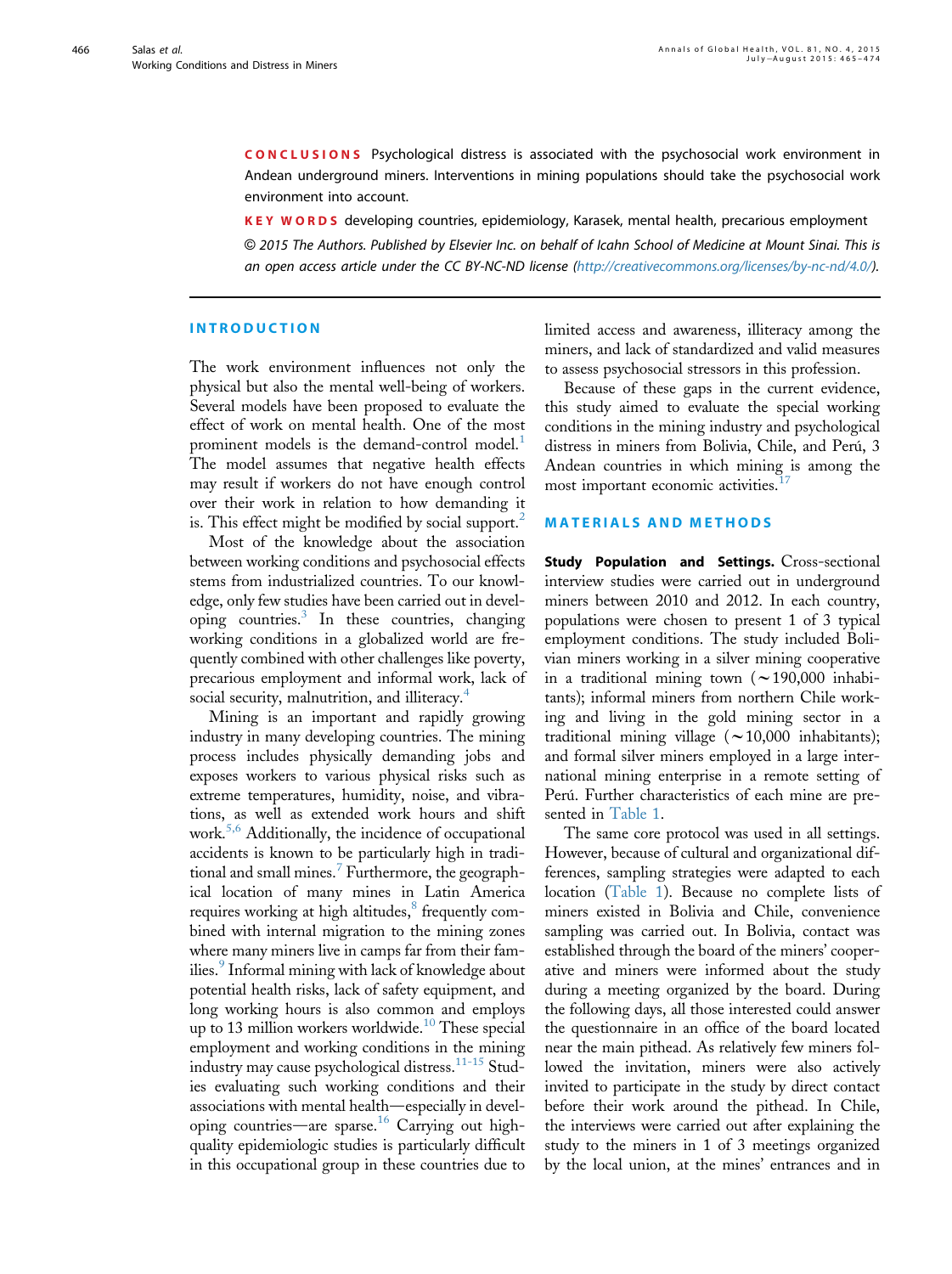<span id="page-2-0"></span>

| Table 1. Characteristics of the Mines, Sampling Strategy, and Response by Country |                                                                                                                                           |                                                                     |                                   |  |  |  |  |
|-----------------------------------------------------------------------------------|-------------------------------------------------------------------------------------------------------------------------------------------|---------------------------------------------------------------------|-----------------------------------|--|--|--|--|
|                                                                                   | <b>Bolivia</b>                                                                                                                            | Chile                                                               | Perú                              |  |  |  |  |
| <b>Employment condition</b>                                                       | Mining cooperation                                                                                                                        | Informal                                                            | Formal, employed for $\geq$ 12 mo |  |  |  |  |
| Scale                                                                             | Small                                                                                                                                     | Artisanal                                                           | Medium                            |  |  |  |  |
| Mineral exploited                                                                 | Silver                                                                                                                                    | Gold                                                                | Silver                            |  |  |  |  |
| Underground mining                                                                | Yes                                                                                                                                       | Yes                                                                 | Yes                               |  |  |  |  |
| Altitude                                                                          | $\sim$ 4000 m                                                                                                                             | $\sim$ 1000 m                                                       | 4600 m                            |  |  |  |  |
| Setting                                                                           | Mining town<br>$\sim$ 190,000 inhabitants                                                                                                 | Mining village<br>$\sim$ 10,000 inhabitants                         | Remote area                       |  |  |  |  |
| Sampling strategy                                                                 | Convenience sample<br>• Invitation to take part in study<br>presented during meetings<br>organized by local board<br>• Active recruitment | Total target population                                             | Random sample                     |  |  |  |  |
| Contact points                                                                    | • Office close to main pithead<br>• Miners storage room                                                                                   | • Meetings of the miners' union<br>• Mine entrance<br>• Home visits | Medical unit                      |  |  |  |  |
| <b>Target population</b>                                                          | $\sim 2000$                                                                                                                               | $\sim$ 200                                                          | 507                               |  |  |  |  |
| Study population                                                                  | 662<br>• 90                                                                                                                               | 137                                                                 | 200                               |  |  |  |  |
| Response                                                                          | • 65%                                                                                                                                     | $~1.68.5\%$                                                         | ~1.95%                            |  |  |  |  |

home visits. In Perú, a simple random sample was taken from the complete list of miners directly employed in the mine. Medical staff carried out the interviews at the mine's medical unit. Subcontractors and those working <12 months were excluded.

Study Instruments and Variable Definition. The Spanish short version of the European Working Condition Survey using the recommended minimum set of questions was applied in all study locations.[18](#page-9-0) Due to the high level of illiteracy in the study population, interviews were conducted. Before participation, miners were informed about the voluntary nature of the study and gave informed consent. The interviews were conducted anonymously by 1 or 2 trained interviewers per location.

Ethical approval was obtained by the ethics committee of the University Hospital Munich, the Universidad Católica del Norte (Chile), the Regional Health Department (Bolivia), and the Universidad Católica Santa María de Arequipa (Perú).

Following the approach used by the European Working Condition Survey,<sup>[19](#page-9-0)</sup> 3 dimensions of the demand-control model were formed:

1. Psychological work demands (4 items: working at high speed; working to tight deadlines; not having enough time to get the job done; pace of work dependent on the work of colleagues)

- 2. Decision latitude (7 items: applying own ideas in work; freedom to decide; being able to choose or change order of tasks, methods of work, speed or rate of work; being able to take a break when one wishes; being free to decide when to take holidays/days off)
- 3. Social support (3 items: getting assistance from colleagues or superiors/boss when needed; having good relationships at work)

For each dimension, an overall score was calcu-lated as previously suggested.<sup>[19](#page-9-0)</sup> The Likert scalebased responses ranging from 1 (never) to 5 (always) were transformed based on the formula:

$$
x = 1 + \frac{\text{response on Likert scale} - 1}{\text{Numer of response categories} - 1}
$$

The resulting values (ranging between 1 and 2) of each dimension were summed. Using the median as cutoff point, those with resulting scores above the median were defined as being exposed to the respective dimension (high demand, high control, or high social support). $1,1$ 

Based on Karasek's demand-control model, 4 categories of job strain were defined:

- 1. Low strain: low demand, high control
- 2. Passive: low demand, low control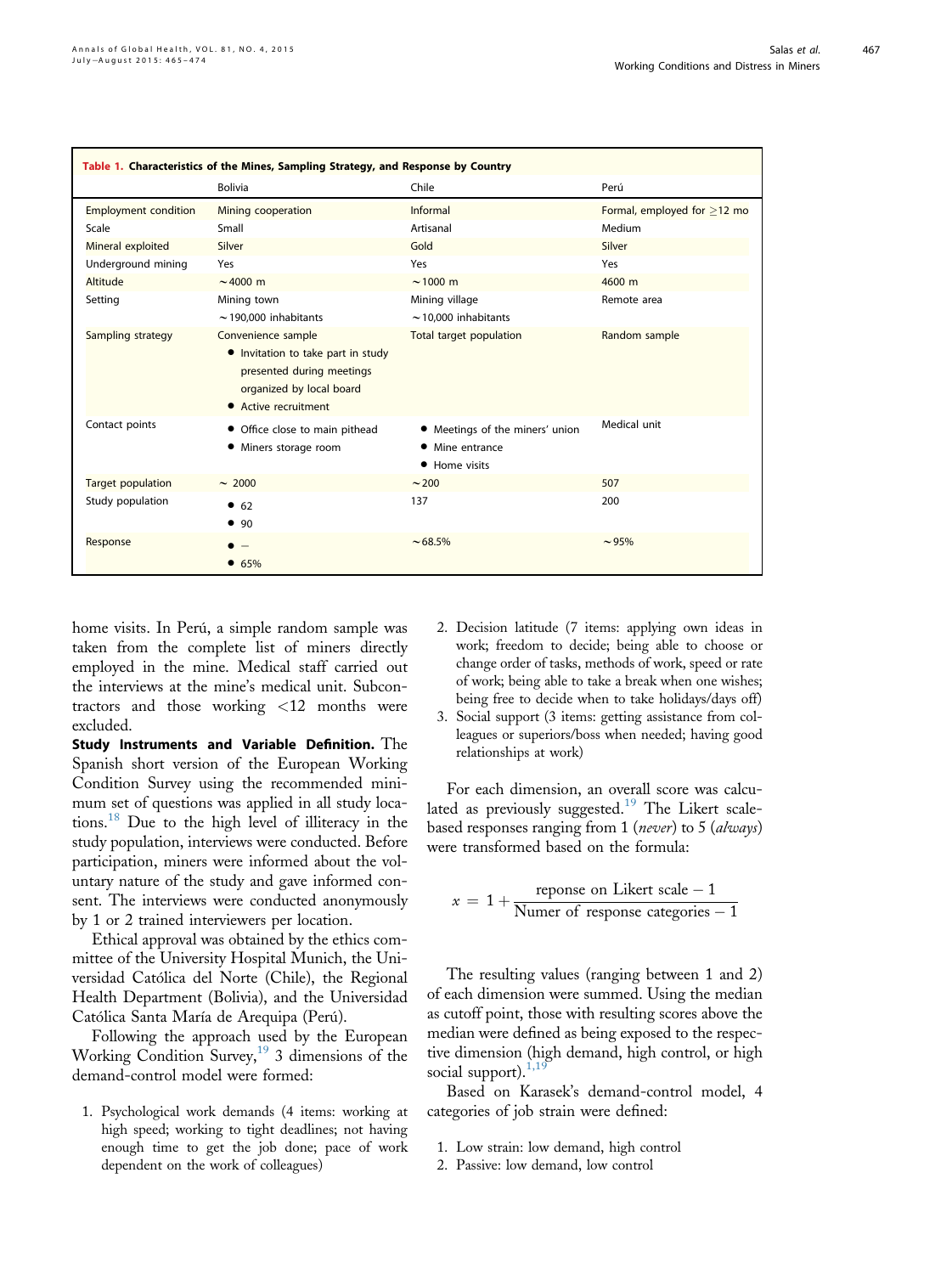- 3. Active: high demand, high control
- 4. High strain: high demand, low control.

Exposure to physical violence (2 items), sexual harassment (1 item), or bullying (3 items) was considered present if at least 1 of the situations was reported to have occurred during the 12 months before the survey.

The participants reported type of job as open text answer. The respective local experts (A.B. for Bolivia, T.F.L. for Chile, and S.Q. for Peru) afterward grouped these jobs into the following 5 categories:

- 1. Supervisor (mainly supervisory tasks, no heavy manual work)
- 2. Technician (maintenance work)
- 3. Driver (eg, truck driver or transport of persons)
- 4. Equipment/machine operator (operating heavy machines)
- 5. Field operator (all other tasks directly related to mining; heavy physical work)

Additionally, 1 independent expert in the field of Latin American mining grouped all jobs (José Ignacio Mendez Campos). In case of discrepancy between the groupings, consensus was reached via e-mail discussion.

General mental health was assessed using the 12 item version of the General Health Questionnaire  $(GHQ-12).^{20}$  $(GHQ-12).^{20}$  $(GHQ-12).^{20}$  This questionnaire evaluates the likelihood of common mental disorders. $^{21}$  $^{21}$  $^{21}$  The general mental health score was formed using the 0-0-1-1 scaling method. As suggested by a Chilean validation study, miners with a GHQ-12 score >4 were defined as suffering from psychological distress (23). Additionally, to evaluate the stability of our results, we performed sensitivity analyses using 5 and 6 to define distress. Because the prevalence of distress might depend on culture, $^{22}$  $^{22}$  $^{22}$  we also considered the use of country-specific cutoff values (4-5 for Chile and Perú, 6-7 for Bolivia).

Statistical Analyses. Overall and country-stratified absolute frequencies were calculated. To assess independence of the results by country, the Monte-Carlo exact method was used to estimate the  $p^2_\chi$ value. This was necessary due to low numbers of observations in some cells. Because item nonresponses were low, bivariate and multivariate modeling was done using a complete case approach. Bivariate associations between psychosocial working conditions and distress at work were assessed also using the Monte-Carlo exact methods.

In the final step, logistic regression models of psychosocial exposure scores as predictors and psychological distress as outcome variables were developed to calculate odds ratios (ORs) with corresponding 95% confidence intervals (CIs). First, crude results were estimated for all countries combined. In the next step, we adjusted for country to check potential confounding. After that, mutual adjustment for all factors with a  $P < 0.05$  in the bivariate analyses was done. Finally, an interaction term for job strain and country was included to assess effect modification. Additionally, effect modification of job strain by social support was tested including an interaction term for the 4 job-strain categories multiplied by social support in the model. The final model contained all statistically significant predictors and interaction terms.

Additional sensitivity analyses were performed adjusting for age, duration of employment, and job insecurity. Furthermore, analyses were repeated using different cutoff points to define distress (see previously). A final sensitivity analyses tested the robustness of the findings when data were restricted to equipment and field operators. SPSS 22.0 (IBM) was used for all calculations.

# RESULTS

Descriptive Results. Of 489 participating male miners, 63% were <40 years. Age differed statistically significantly by country with miners from Chile being older than miners from Bolivia or Perú ([Table 2\)](#page-4-0). Duration of employment was lowest in Perú ( $p^2_\chi < 0.001$ ). All Bolivian miners worked as operators, whereas in Chile and Perú some miners also worked in jobs requiring higher skills or as drivers (12.9%;  $p_\chi^2 < 0.001$ ).

The psychosocial work environment differed greatly among the 3 populations in the study. Overall, job security was considered high by only one-third of the population, with highest levels in Bolivia (47%) and lowest in Chile (26%;  $p_\chi^2$  < 0.001). Fifty-five percent of the miners faced some kind of workplace violence over the previous 12 months. Prevalence was especially high in Bolivia (78%) and Perú (64%) compared with Chile (18%;  $p_\chi^2$  <0.001). More than half of the Chilean miners considered their job to be of low strain (53%), whereas 54% of the Peruvian miners classified their jobs as passive. In contrast, Bolivian miners most frequently described their job as being active (42%;  $p_\chi^2 < 0.001$ ).

Using a cutoff of 4 to 5, the overall prevalence of psychological distress was 43% with substantial differences between countries: Whereas only 22% of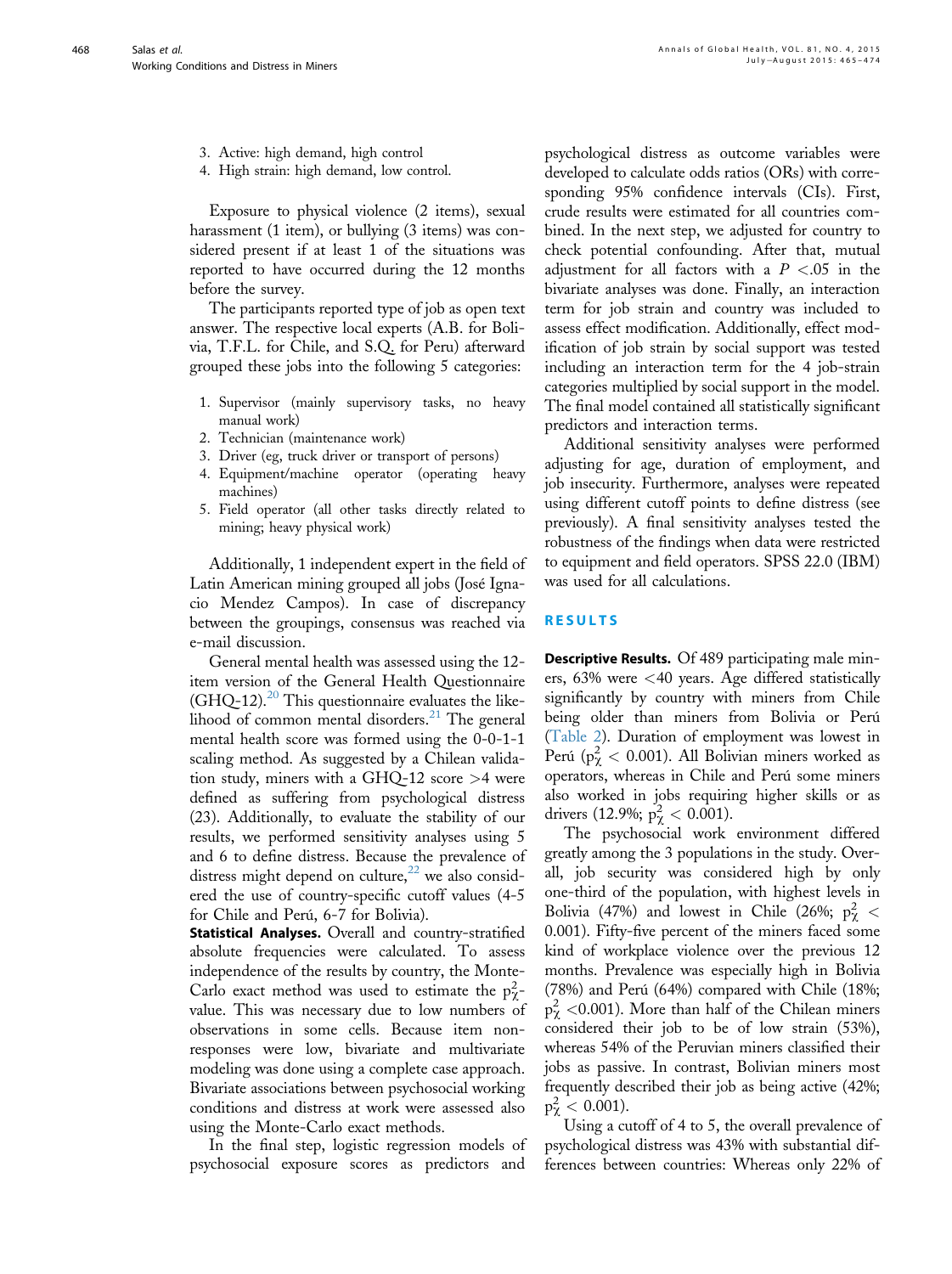<span id="page-4-0"></span>

| Table 2. Descriptive Data, Psychological Distress, and Exposure Index by Country                                                                                                                               |                          |               |                |              |                |                        |  |  |
|----------------------------------------------------------------------------------------------------------------------------------------------------------------------------------------------------------------|--------------------------|---------------|----------------|--------------|----------------|------------------------|--|--|
|                                                                                                                                                                                                                |                          | Total         | Chile          | Perú         | <b>Bolivia</b> |                        |  |  |
|                                                                                                                                                                                                                | Category                 | $(N = 489)$   | $(n = 137)$    | $(n = 200)$  | $(n = 152)$    | $p_\chi^2$ Monte Carlo |  |  |
|                                                                                                                                                                                                                |                          | n(%)          | n(%)           | n(%)         | N(96)          |                        |  |  |
| <b>Descriptives</b>                                                                                                                                                                                            |                          |               |                |              |                |                        |  |  |
| Age (y)                                                                                                                                                                                                        | $<$ 30                   | 158 (32.4)    | 11(8)          | 78 (39)      | 69 (45.8)      | < 0.001                |  |  |
|                                                                                                                                                                                                                | 30-39                    | 149 (30.4)    | 18(13.1)       | 83 (41.5)    | 48 (31.4)      |                        |  |  |
|                                                                                                                                                                                                                | $40+$                    | 182 (37.1)    | 108 (78.8)     | 39 (19.5)    | 35 (22.9)      |                        |  |  |
| Sex                                                                                                                                                                                                            | Male                     | 489 (100)     | 137 (100)      | 200 (100)    | 152 (100)      | 1.00                   |  |  |
| Duration of employment(y)                                                                                                                                                                                      | >Median (4 years)        | 218(44.8)     | 64 (47.2)      | 63 (31.5)    | 91 (59.9)      | < 0.001                |  |  |
| Type of job                                                                                                                                                                                                    | Supervisor               | 25(5.1)       | 17(12.4)       | 8(4)         | 0(0)           | < 0.001                |  |  |
|                                                                                                                                                                                                                | Technician               | 23(4.7)       | 5(3.6)         | 18(9)        | 0(0)           |                        |  |  |
|                                                                                                                                                                                                                | <b>Driver</b>            | 15(3.1)       | 4(2.9)         | 11(5.5)      | 0(0)           |                        |  |  |
|                                                                                                                                                                                                                | Equipment operator       | 278 (56.9)    | 41 (29.9)      | 142 (71)     | 95 (62.5)      |                        |  |  |
|                                                                                                                                                                                                                | Field operator           | 148 (30.3)    | 70 (51.1)      | 21(10.5)     | 57 (37.5)      |                        |  |  |
| Psychosocial work environment                                                                                                                                                                                  |                          |               |                |              |                |                        |  |  |
| Job security                                                                                                                                                                                                   | Low <sup>†</sup>         | 133 (27.2)    | 42 (30.7)      | 56 (28)      | 35(23)         | 0.001                  |  |  |
|                                                                                                                                                                                                                | Medium                   | 188 (38.4)    | 60 (43.8)      | 83 (41.5)    | 45 (29.6)      |                        |  |  |
|                                                                                                                                                                                                                | High                     | 168 (34.4)    | 35(25.5)       | 61(30.5)     | 72 (47.4)      |                        |  |  |
| Work-place violence                                                                                                                                                                                            | Yes                      | $257(55)^{+}$ | 24 $(18)^{5}$  | 119 $(63.6)$ | 114(77.6)      | < 0.001                |  |  |
| High support                                                                                                                                                                                                   | $>$ Median $*$           | 186 (38)      | 93 (67.9)      | 48 (24)      | 45 (29.6)      | < 0.001                |  |  |
| High demand                                                                                                                                                                                                    | $>$ Median $\tilde{}$    | 205 (41.9)    | 35 (25.5)      | 67 (33.5)    | 103 (62.8)     | < 0.001                |  |  |
| High control                                                                                                                                                                                                   | $>$ Median <sup>††</sup> | 215(44.1)     | $91(67.4)^{*}$ | 34 (17)      | 90 (59.2)      | < 0.001                |  |  |
| Job strain                                                                                                                                                                                                     | Low strain               | 122(25.1)     | 71(52.6)       | 25 (12.5)    | 26 (17.1)      | < .0001                |  |  |
|                                                                                                                                                                                                                | Passive                  | 160 (32.9)    | 29 (21.5)      | 108 (54)     | 23(15.1)       |                        |  |  |
|                                                                                                                                                                                                                | Active                   | 93 (19.1)     | 20 (14.8)      | 9(4.5)       | 64 (42.1)      |                        |  |  |
|                                                                                                                                                                                                                | High strain              | 112(23)       | 15(11.1)       | 58 (29)      | 39 (25.7)      |                        |  |  |
| Outcome: Psychological distress assessed via General Health Questionnaire                                                                                                                                      |                          |               |                |              |                |                        |  |  |
| <b>GHQ-12</b>                                                                                                                                                                                                  | >4                       | 211(43.1)     | 30 (21.9)      | 57 (28.5)    | 124 (81.6)     | < 0.001                |  |  |
| GHQ-12                                                                                                                                                                                                         | >5                       | 150 (30.7)    | 18 (13.1)      | 38 (19)      | 94 (61.8)      | < 0.001                |  |  |
| <b>GHQ-12</b>                                                                                                                                                                                                  | >6                       | 66 (13.5)     | 11(8)          | 12(6)        | 43 (28.3)      | < 0.001                |  |  |
| $N_{\text{missing}} = 2.$<br>The low category includes "unknown."<br>$N_{missing} = 22$ .<br>$N_{missing} = 4.$<br>$N_{\text{missing}} = 13$ .<br>$N_{missing} = 5.$<br>Median $=$ 5.5 on a scale from 3 to 6. |                          |               |                |              |                |                        |  |  |

- 
- \*\* Median  $= 6$  on a scale from 4 to 8.<br>
<sup>††</sup> Median  $= 12.5$  on a scale from 7 to 14.

the Chilean miners reported distress, >80% of Bolivian miners stated distress ( $p_{\chi}^2 < 0.001$ ).

Associations Between Psychosocial Work Environment and Distress. For the total study population, prevalence of distress was higher in a) those with an employment duration above the median (54%) compared with those with a shorter employment duration (35%); b) those who experienced workplace violence (57%) compared with those not suffering workplace violence (28%); and c) those who considered their job more demanding than the median (57%) compared with those who reported

their jobs as less demanding (34%; all  $p^2_\chi < 0.001$ ; [Table 3\)](#page-5-0). Using the 4 job-strain categories of the demand-control model, the prevalence of distress was highest in active (70%) and high-strain jobs (47%) compared with passive (38%) and low-strain jobs (28%;  $p_\chi^2 < 0.001$ ). Prevalence of distress did not statistically significantly decrease with increasing age ( $p^2 = 0.06$ ) or with type of job ( $p^2 = 0.07$ ). Those experiencing high social support (32%) in their work environment reported less distress than those reporting lower social support (51%;  $p^2_\chi$  < 0.001).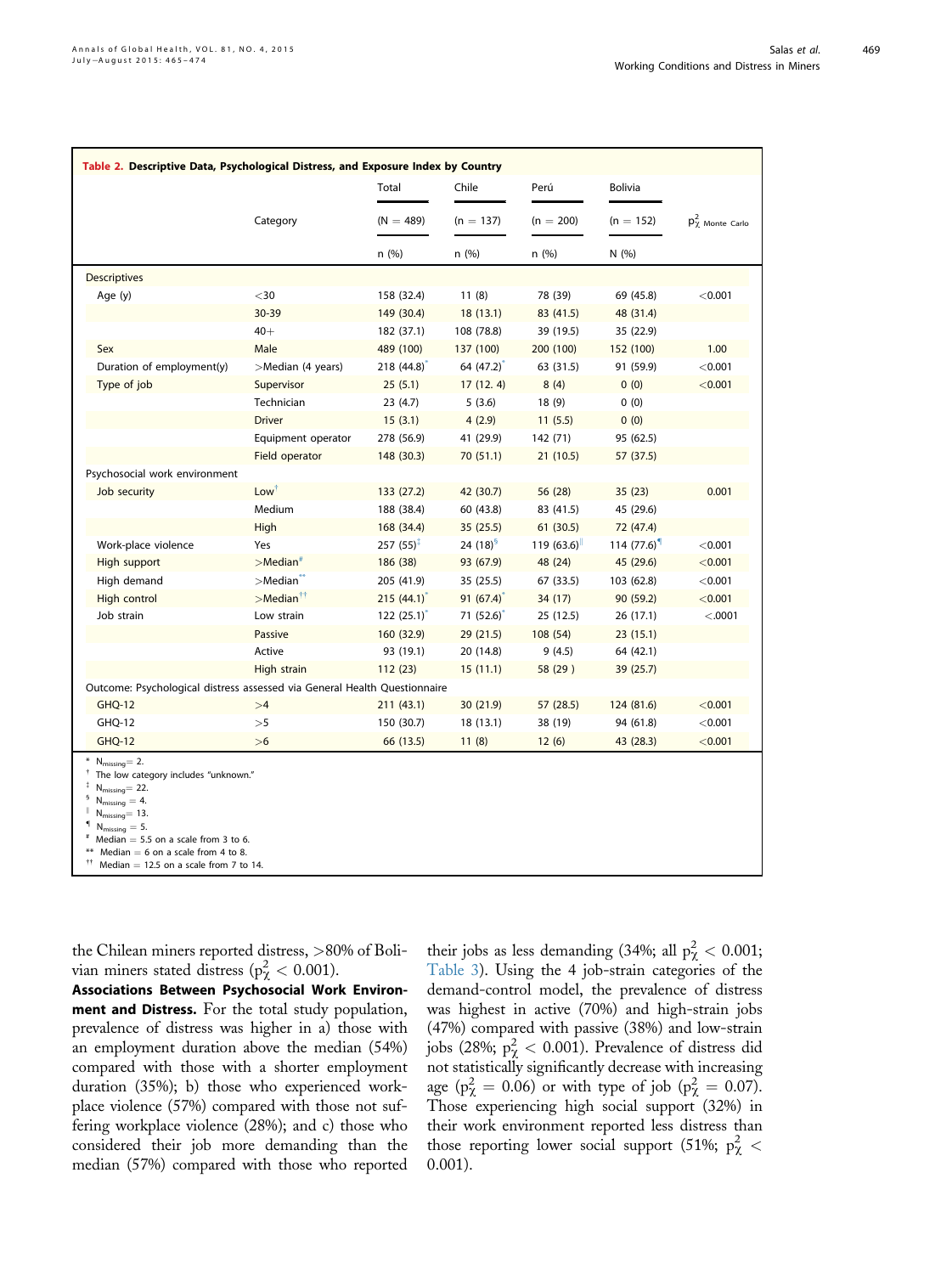<span id="page-5-0"></span>

|                        |                          | Total<br>$(N = 463)$ |      | Chile<br>$(n = 129)$ |      | Peru<br>$(n = 187)$ |      | <b>Bolivia</b><br>$(n = 147)$ |      |
|------------------------|--------------------------|----------------------|------|----------------------|------|---------------------|------|-------------------------------|------|
|                        |                          |                      |      |                      |      |                     |      |                               |      |
|                        |                          | N                    | %    | n                    | %    | N                   | %    | N                             | %    |
| Age (y)                | $p_\chi^2$ Monte-Carlo   | 0.06                 |      | 0.14                 |      | 0.44                |      | 0.54                          |      |
|                        | $30$                     | 73                   | 49.7 | $\mathbf{1}$         | 10   | 19                  | 26.8 | 53                            | 80.3 |
|                        | 30-39                    | 66                   | 45.5 | $\mathbf{1}$         | 5.6  | 28                  | 35   | 37                            | 78.7 |
|                        | $40+$                    | 63                   | 36.8 | 24                   | 23.8 | 9                   | 25   | 30                            | 88.2 |
| Duration of employment | $p_\chi^2$ Monte-Carlo   | < 0.001              |      | 0.05                 |      | 0.87                |      | 0.08                          |      |
|                        | $\leq$ Median            | 89                   | 35.3 | 9                    | 13.2 | 37                  | 29.4 | 43                            | 74.1 |
|                        | $>$ Median               | 113                  | 53.6 | 17                   | 27.9 | 19                  | 31.1 | 77                            | 86.5 |
| Type of job            | $p_\chi^2$ Monte-Carlo   | 0.07                 |      | 0.84                 |      | 0.80                |      | 0.39                          |      |
|                        | Supervisor               | $\overline{7}$       | 29.2 | $\overline{4}$       | 25   | 3                   | 37.5 | $\pmb{0}$                     | 0.0  |
|                        | Technician               | 5                    | 22.7 | $\mathbf{1}$         | 25   | 4                   | 22.2 | 0                             | 0.0  |
|                        | <b>Driver</b>            | 4                    | 26.7 | $\mathbf{1}$         | 25   | 3                   | 27.3 | $\pmb{0}$                     | 0.0  |
|                        | Equipment operator       | 120                  | 46.0 | 5                    | 13.2 | 42                  | 32.1 | 73                            | 79.3 |
|                        | Field operator           | 66                   | 46.8 | 15                   | 22.4 | 4                   | 21.1 | 47                            | 85.5 |
| Job security           | $p_\chi^2$ Monte-Carlo   | 0.13                 |      | 0.43                 |      | 0.41                |      | 0.50                          |      |
|                        | Low or unknown           | 49                   | 41.5 | 10                   | 27   | 15                  | 30.6 | 24                            | 75   |
|                        | Medium                   | 74                   | 40.9 | 11                   | 19   | 27                  | 34.2 | 36                            | 81.8 |
|                        | High                     | 79                   | 48.2 | 5                    | 14.7 | 14                  | 23.7 | 60                            | 84.5 |
| Workplace violence     | $p_\chi^2$ Monte-Carlo   | < 0.001              |      | < 0.001              |      | 0.32                |      | 0.44                          |      |
|                        | No                       | 57                   | 27.5 | 15                   | 14.2 | 17                  | 25   | 25                            | 75.8 |
|                        | Yes                      | 145                  | 56.6 | 11                   | 47.8 | 39                  | 32.8 | 95                            | 83.3 |
| High support           | $p_\chi^2$ Monte-Carlo   | < 0.001              |      | 0.008                |      | 0.10                |      | 0.65                          |      |
|                        | $\leq$ Median            | 144                  | 50.7 | 14                   | 35.0 | 47                  | 33.3 | 83                            | 80.6 |
|                        | $>$ Median               | 58                   | 32.4 | 12                   | 13.5 | 9                   | 19.6 | 37                            | 84.1 |
| High demand            | $p_\chi^2$ Monte-Carlo   | < 0.001              |      | < 0.001              |      | 0.74                |      | 0.17                          |      |
|                        | $\leq$ Median            | 89                   | 33.6 | 11                   | 11.3 | 38                  | 30.9 | 40                            | 88.9 |
|                        | $>$ Median               | 113                  | 57.1 | 15                   | 46.9 | 18                  | 28.1 | 80                            | 78.4 |
| High control           | $p_\chi^2$ Monte-Carlo   | 0.40                 |      | 0.34                 |      | 0.30                |      | 0.66                          |      |
|                        | $\leq$ Median            | 105                  | 41.7 | 10                   | 25.6 | 49                  | 31.6 | 46                            | 79.3 |
|                        | $>$ Median               | 97                   | 46   | 16                   | 17.8 | $\overline{7}$      | 21.9 | 74                            | 83.1 |
| Job strain             | $p_\gamma^2$ Monte-Carlo | < 0.001              |      | < 0.001              |      | 0.67                |      | 0.15                          |      |
|                        | Low strain               | 33                   | 27.7 | $\overline{7}$       | 10   | 5                   | 20.8 | 21                            | 84   |
|                        | Passive job              | 56                   | 38.4 | 4                    | 14.8 | 33                  | 33.3 | 19                            | 95   |
|                        | Active job               | 64                   | 69.6 | 9                    | 45   | $\overline{2}$      | 25   | 53                            | 82.8 |
|                        | High strain              | 49                   | 46.2 | 6                    | 50   | 16                  | 28.6 | 27                            | 71.1 |

| Table 3. Prevalence of Psychosocial Distress (GHQ-12 Score >4) by Age and Psychosocial Work Factors Stratified by Country |
|---------------------------------------------------------------------------------------------------------------------------|
| (Complete Case Analyses)                                                                                                  |

Stratifying for country, associations between psychosocial work environment and distress were confirmed for Chilean miners. In Bolivia, increased job tenure was weakly related to a higher prevalence of distress (87% vs 74%;  $p_{\chi}^2 = 0.08$ ). In Perú, only higher social support (20%) compared with lower social support (33%) was related to low distress; however, results did not reach the level of statistical significance ( $p^2$  = 0.10; Table 3).

Results of the Logistic Regression Models. The associations between psychosocial work environment and distress were basically confirmed in the logistic regression models ([Table 4](#page-6-0)). After adjustment for country and further relevant exposure variables, miners in passive (OR, 1.98; 95% CI, 1.01-3.87) and active jobs (OR, 2.19; 95% CI, 1.04-4.59) were at increased odds of distress compared with miners in low-strain jobs. Considering effect modification by country, job strain remained significantly associated with distress. In this model, the OR for passive jobs were below significance. However, the ORs for active (6.83; 95% CI, 2.05- 22.7) and high-strain jobs (7.19; 95% CI, 1.73- 29.88) increased. This was mainly due to the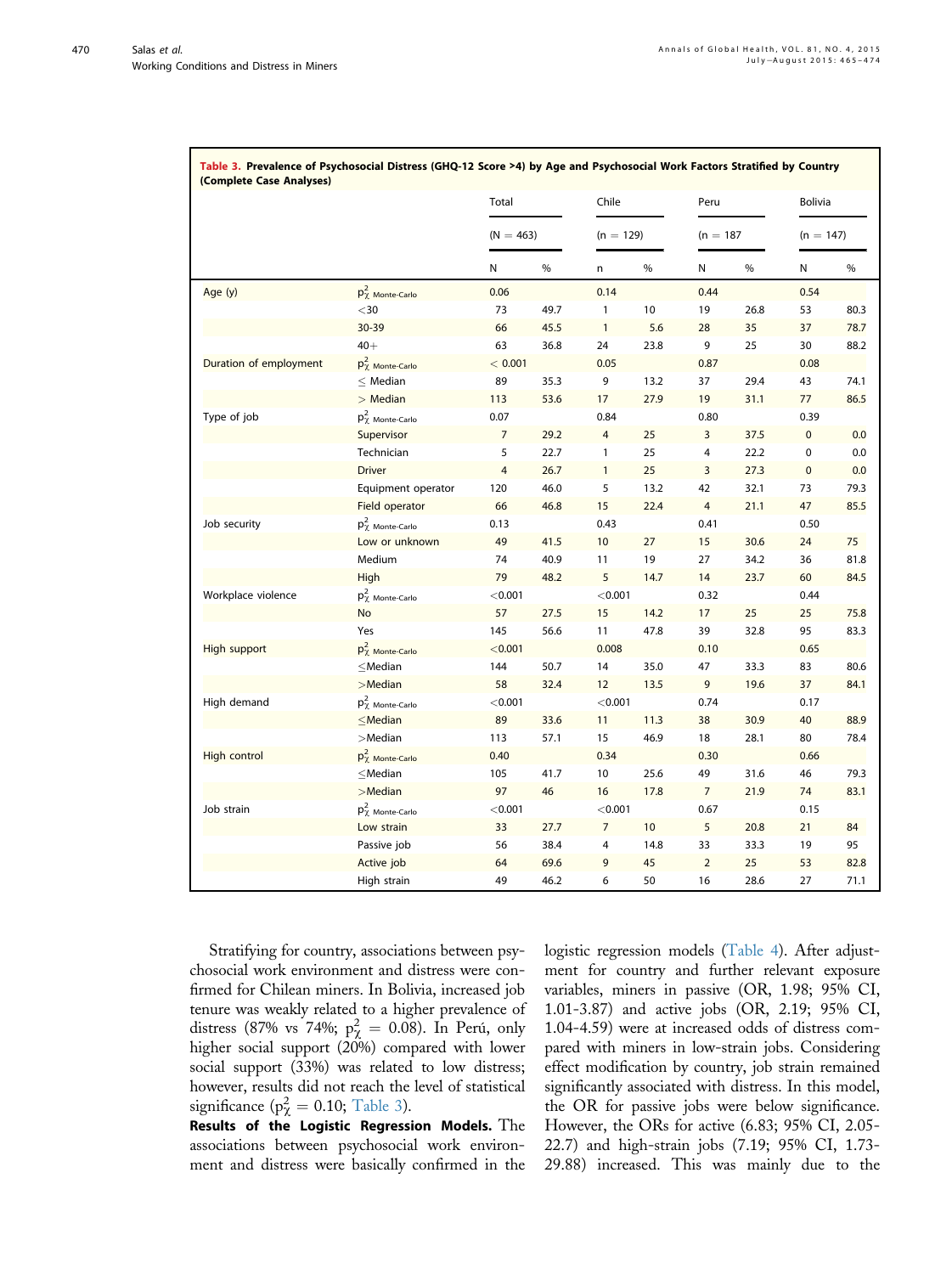| rable ¬. Association between occupational Exposures and r sychological bistress in ¬05 onderground miners nom chile, reru, and<br><b>Bolivia: Results of the Logistic Regression Models</b> |                    |                   |                   |                                   |  |  |  |
|---------------------------------------------------------------------------------------------------------------------------------------------------------------------------------------------|--------------------|-------------------|-------------------|-----------------------------------|--|--|--|
|                                                                                                                                                                                             |                    | Adjusted for      | Mutually          | Mutually adjusted $+$ interaction |  |  |  |
| OR (95% CI)                                                                                                                                                                                 | Crude              | country           | adjusted          | term Job strain $\times$ country  |  |  |  |
| Country                                                                                                                                                                                     |                    |                   |                   |                                   |  |  |  |
| Chile                                                                                                                                                                                       |                    |                   | 1                 |                                   |  |  |  |
| Perú                                                                                                                                                                                        | 1.69 (1.00-2.88)   |                   | $0.98(0.51-1.90)$ | $1.62(0.44-5.99)$                 |  |  |  |
| <b>Bolivia</b>                                                                                                                                                                              | 17.61 (9.67-32.06) |                   | 9.34 (4.77-18.31) | 27.70 (6.97-110.02)               |  |  |  |
| Duration of employment                                                                                                                                                                      | $\mathbf{1}$       | $\mathbf{1}$      | $\mathbf{1}$      |                                   |  |  |  |
| $>$ Median                                                                                                                                                                                  | 2.11 (1.45-3.07)   | 1.66 (1.06-2.58)  | 1.65 (1.04-2.60)  | $1.63(1.02-2.61)$                 |  |  |  |
| Workplace violence No                                                                                                                                                                       |                    | $\mathbf{1}$      | $\mathbf{1}$      |                                   |  |  |  |
| Yes                                                                                                                                                                                         | 3.44 (2.32-5.09)   | 2.05 (1.26-3.33)  | 1.85 (1.12-3.04)  | $1.86(1.11-3.13)$                 |  |  |  |
| Social support Low                                                                                                                                                                          |                    | $\mathbf{1}$      | $\mathbf{1}$      |                                   |  |  |  |
| High                                                                                                                                                                                        | $0.47(0.32-0.69)$  | $0.55(0.34-0.90)$ | $0.67(0.40-1.12)$ | $0.65(0.38-1.11)$                 |  |  |  |
| Job strain Low strain                                                                                                                                                                       |                    | $\mathbf{1}$      | $\mathbf{1}$      |                                   |  |  |  |
| Passive                                                                                                                                                                                     | 1.62 (0.96-2.73)   | 1.99 (1.04-3.78)  | 1.98 (1.01-3.87)  | 1.43 (0.37-5.49)                  |  |  |  |
| Active                                                                                                                                                                                      | 5.96 (3.27-10.84)  | $2.45(1.19-5.02)$ | 2.19 (1.04-4.59)  | $6.83$ $(2.05 - 22.71)$           |  |  |  |
| High strain                                                                                                                                                                                 | 2.24 (1.29-3.90)   | 1.62 (0.82-3.20)  | $1.50(0.73-3.07)$ | 7.19 (1.73-29.88)                 |  |  |  |
| Country $\times$ Job Strain                                                                                                                                                                 |                    |                   |                   |                                   |  |  |  |
| Passive $\times$ Perú                                                                                                                                                                       |                    |                   |                   | 1.27 (0.22-7.28)                  |  |  |  |
| Passive $\times$ Bolivia                                                                                                                                                                    |                    |                   |                   | 3.16 (0.22-46.37)                 |  |  |  |
| Active $\times$ Perú                                                                                                                                                                        |                    |                   |                   | $0.16(0.02-1.54)$                 |  |  |  |
| Active $\times$ Bolivia                                                                                                                                                                     |                    |                   |                   | $0.12(0.02 - 0.71)$               |  |  |  |
| High $\times$ Perú                                                                                                                                                                          |                    |                   |                   | $0.19(0.03-1.22)$                 |  |  |  |
| High $\times$ Bolivia                                                                                                                                                                       |                    |                   |                   | $0.07(0.01 - 0.46)$               |  |  |  |

<span id="page-6-0"></span>Table 4. Association between Occupational Exposures and Psychological Distress in 463 Underground Miners from Chile, Perú, and

statistically significant interaction between Bolivia and these 2 job strain categories. No effect modification by social support could be shown (Supplementary Table 1).

Additional adjustment for age and job security did not change the results. Likewise, using 5 to 6 instead of 4 to 5 as the cutoff for the definition of distress did not substantially influence the risk estimates. Raising the cutoff of the GHQ-12 to 6 to 7 CIs became wider and associations lost statistical significance (Supplementary Table 2). Applying countryspecific cutoff points for the GHQ-12, country was no longer associated with GHQ-12 and also the interaction term between job strain and country lost statistical significance. In this model, social support was inversely related to distress (OR, 0.56; 95% CI, 0.34-0.93), whereas violence in the workplace lost statistical significance (OR, 1.60; 95% CI, 0.97- 2.63; Supplementary Table 3). Restricting the analyses to equipment and field operators did not change the results (Supplementary Table 4).

# **DISCUSSION**

This 3-country study intended to describe psychosocial working conditions and psychological distress in miners engaged in different facilities across the

Andean region. The results demonstrated a very high prevalence of psychological distress, reaching up to 82% in Bolivian miners. More than half of the miners experienced some form of workplace violence over the 12 months before the study. Employment conditions were precarious. As expected, psychosocial factors were substantially associated with psychological distress. Furthermore, countryspecific influences on these associations were found.

Strengths of this study included the high number of miners enrolled, taking into account that the not formally employed miners are difficult to reach. The standardized questionnaire, Spanish version of the European Working Condition Survey (EWCS),<sup>[18](#page-9-0)</sup> increased the reliability and validity of the information on miners psychosocial work environment. We used an established approach to define psychosocial working conditions according to the demand-control model.<sup>[19](#page-9-0)</sup> We acknowledge that the short form serves as a screening assessment for the work environment because it does not consider all items listed in the EWCS.<sup>[18](#page-9-0)</sup> Consistent with the EWCS, self-reported exposure and outcome was investigated, which is valid especially because health effects of the psychosocial work environment largely depended on the personal evaluation of the situation.<sup>[23](#page-9-0)</sup>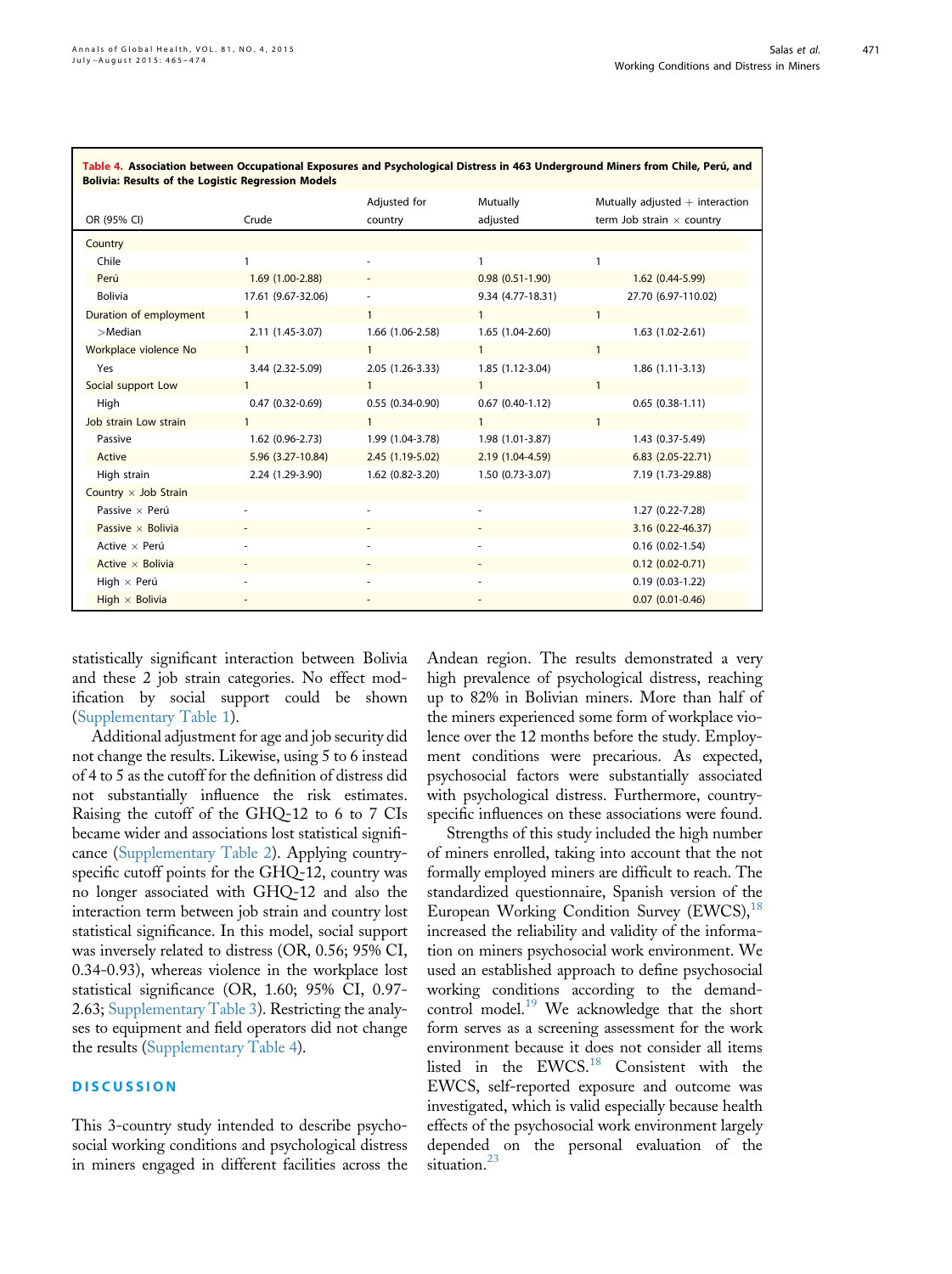The GHQ-12 is a globally used tool to assess common mental health problems. It has been validated in Chile. Because of potential illiteracy among the miners, trained interviewers anonymously administered the questionnaires to reduce reporting bias. Potential confounding by age, duration of employment, and country were taken into account.

We cannot assess the extent to which selection bias might have influenced these results because we were not able to obtain random samples of miners in Bolivia and Chile. It could be that mainly miners concerned about working conditions and health participated. However, because the majority are self-employed and cooperative miners, respectively, it is very likely that personal interest motivated participation. In contrast, all of the Peruvian miners participated because the study was organized by the mines' occupational health office and the interviews were offered during working hours. As one of the authors (S.Q.) is one of the mine's doctors, the high response might indicate a positive working relationship with the miners.

As in any interview-based study, reporting bias due to social desirability may occur. This might have affected responses on physical violence and bullying at the workplace, potentially resulting in an increased item nonresponse. Few minor adaptations of the questionnaire had to be done to make it understandable by the miners. The content of the validated GHQ-12 scale was not changed. The cross-sectional design has to be taken into account as it precludes the possibility to evaluate the timely order of exposure and outcome (eg, mental health problems might be a result of bullying but they might also be the cause of it).

The study populations were chosen to reflect different employment conditions and settings-ranging from a typical relatively large mining town (Bolivia) to a remote mining camp (Peru). Therefore, the differences found in working conditions and outcome may represent a combination of cultural differences and the location. One also has to take into account the fact that tasks in the same type of job might differ considerably across countries. For example, the same manual job in Chile might be done with advanced technical equipment in Perú, but no such equipment might be available for this job for some miners in Bolivia. This especially may affect the grouping into equipment or field operators. This has to be taken into account before generalizing results. However, despite cultural differences, the different settings afford a unique opportunity to describe working conditions and psychological distress in miners engaged in 3 typical mining activities in the Andean region.

The mean GHQ-12 scores for the Chilean miners  $(2.8 \pm 2.6)$  were comparable with those found previously in Chile (mean score  $3.8 \pm 1.8$ ).<sup>[24](#page-9-0)</sup> Likewise, the prevalence of distress found in rural and urban Peruvian population (39.4%) was even higher than in our study (28.5%).<sup>[25](#page-9-0)</sup> At first glance, the prevalence of psychological distress in Bolivian miners (82%) was particularly high. Unfortunately, no comparison data exist for the Bolivian general population. Given the psychosocial working conditions, the precarious employment situation of these cooperative miners, the rare use of safety equipment (Basagoitia, personal communication, July 2014) and low life expectancy in this community, the results might be plausible. One other aspect that should be taken into account is that culturally specific cut-points may apply for the  $GHQ-12.<sup>22</sup>$  $GHQ-12.<sup>22</sup>$  $GHQ-12.<sup>22</sup>$  All these aspects may have contributed to the especially high prevalence of psychological distress observed in Bolivian cooperative miners. However, using country-specific cutoff points in the sensitivity analyses only marginally changed the results on the association between job strain and distress.

Although there are many studies focusing on workplace violence among health care workers, studies in blue-collar workers are limited. In the EWCS, exposure to physical violence was reported by 7% of men; 5% reported bullying.<sup>19</sup> This gives some indication that the overall workplace exposure to violence was extremely high in our study: 55% of the miners experienced at least 1 assault of violence, sexual harassment, or bullying in the 12 months leading up to the study. The median work demand score might also be considered high (median 12.5 on a scale from 7-14). At the same time, it is worth taking into account the high level of social support experienced by the miners (median 5.5 on a scale from 3-6).

The association among demand, control, and social support and mental health seen in our study is in line with previous research.<sup>[26,27](#page-9-0)</sup> Miners in active and high-strain jobs were at increased risk for distress. This is also in line with recent findings of other studies from Latin America.<sup>[28](#page-9-0)</sup> However, we did not find a dose-response relationship between job strain and mental health as previously described.<sup>[29](#page-9-0)</sup> This might be because of the specific work environment of the miners where high impact of demands may outweigh the effect of control. Analyzing demand and control separately this was confirmed (Supplementary Table 5).

We can only speculate why associations between psychosocial working conditions and psychological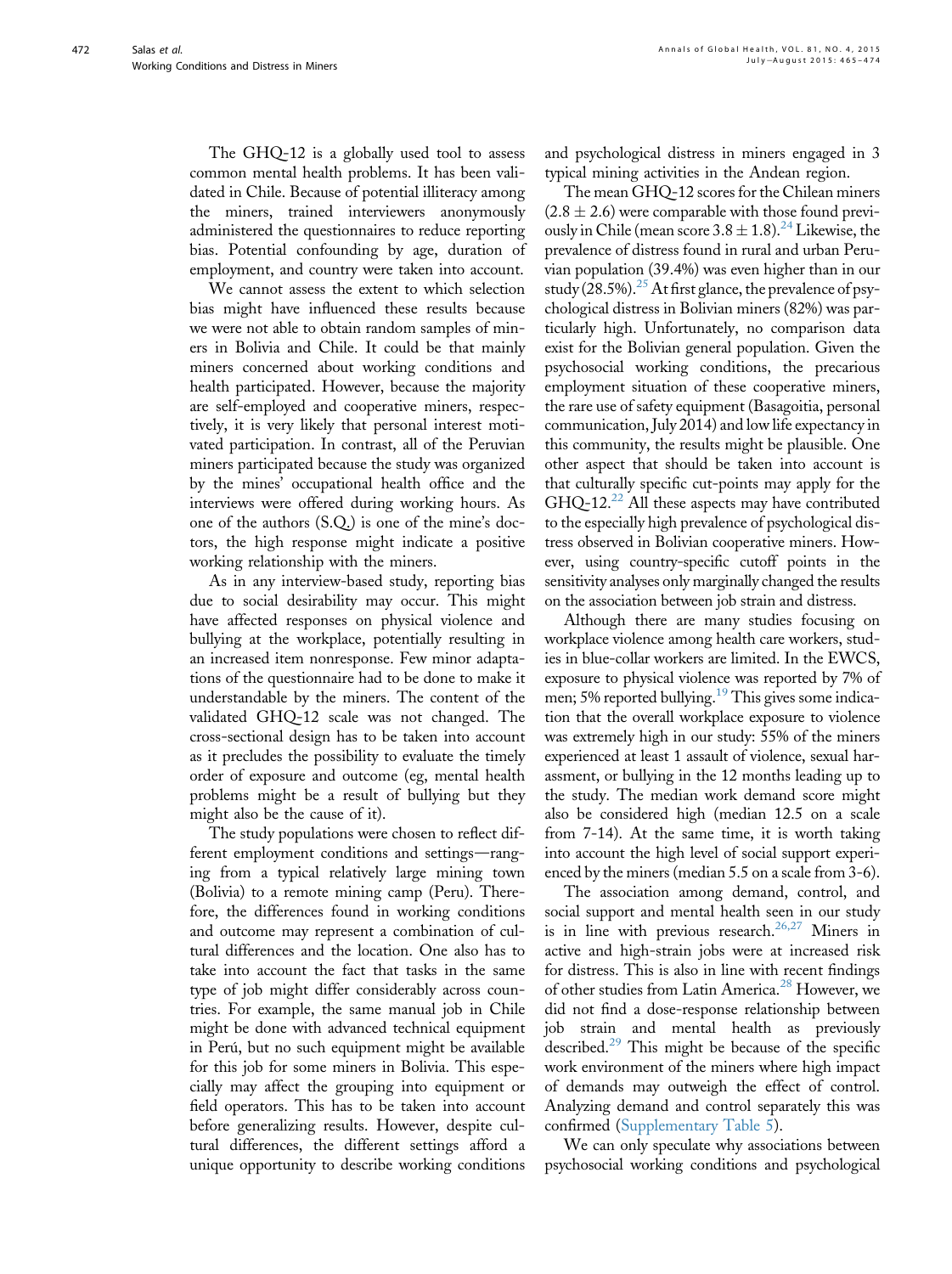<span id="page-8-0"></span>distress were strongest in Chile. One reason might be a greater exposure variation and thus better statistical power. The lack of association between exposures and outcome for Perú might have several explanations: Peruvian miners were employed in a relatively large industrial mine offering formal contract, occupational health services, and so on. Therefore, it is plausible that employment and working conditions are better than in Chile and Bolivia. This might be particularly more important in remote facilities and settings. Furthermore, employment duration of Peruvian miners was lowest; therefore, exposure effects might only be observed later.

To our knowledge, this was the first investigation into the effect of psychosocial work environment for the psychological well-being of miners. It indicates that job demands and violence at the workplace contribute to mental health of miners. In this high-risk work environment, one has to take into account that psychological distress not only affects miners' well-being but also affects mortality.<sup>[30](#page-9-0)</sup>

## **CONCLUSION**

This study indicated that Andean miners working under different employment conditions face severe psychosocial risks at work. These psychosocial factors are associated with psychological distress as a measure of common mental health problems. Psychological distress reduces quality of life and increases mortality. Therefore, occupational health programs for miners should not only include prevention of occupational accidents and diseases but also should target psychosocial aspects of the work environment.

## ACKNOWLEDGMENTS

The authors acknowledge the Bolivian Cooperative miners and representatives and Dr. Julio Ramos Avila in Perú for their participation and support. They also acknowledge Dr. José Ignacio Mendez Campos and his team for their help with the grouping of the job types.

### SUPPLEMENTARY DATA

Supplementary data associated with this article can be found in the online version at [http://dx.doi.](http://dx.doi.org/10.1016/j.aogh.2015.06.002) [org/10.1016/j.aogh.2015.06.002](http://dx.doi.org/10.1016/j.aogh.2015.06.002).

### **REFERENCES**

- 1. [Karasek R. Job demands, job decision](http://refhub.elsevier.com/S2214-9996(15)01205-9/sref1) [latitude, and mental strain: implica](http://refhub.elsevier.com/S2214-9996(15)01205-9/sref1)[tions for job redesign. Admin Sci](http://refhub.elsevier.com/S2214-9996(15)01205-9/sref1) [Quarter 1979;24.](http://refhub.elsevier.com/S2214-9996(15)01205-9/sref1)
- 2. [Kain J, Jex S. Karasek](http://refhub.elsevier.com/S2214-9996(15)01205-9/sref2)'s (1979) job [demands-control model: A summary](http://refhub.elsevier.com/S2214-9996(15)01205-9/sref2) [of current issues and recommenda](http://refhub.elsevier.com/S2214-9996(15)01205-9/sref2)[tions for future research. In:](http://refhub.elsevier.com/S2214-9996(15)01205-9/sref2) [Perrewé PL, Ganster DC, eds. New](http://refhub.elsevier.com/S2214-9996(15)01205-9/sref2) [Developments in Theoretical and](http://refhub.elsevier.com/S2214-9996(15)01205-9/sref2) [Conceptual Approaches to Job Stress.](http://refhub.elsevier.com/S2214-9996(15)01205-9/sref2) [Bingley, United Kingdom: Emerald](http://refhub.elsevier.com/S2214-9996(15)01205-9/sref2) Group Publishing;  $2010:237-68$  $2010:237-68$ .
- 3. [Kortum E, Leka S, Cox T. Percep](http://refhub.elsevier.com/S2214-9996(15)01205-9/sref3)[tions of psychosocial hazards, work](http://refhub.elsevier.com/S2214-9996(15)01205-9/sref3)[related stress and workplace priority](http://refhub.elsevier.com/S2214-9996(15)01205-9/sref3) [risks in developing countries.](http://refhub.elsevier.com/S2214-9996(15)01205-9/sref3) [J Occup Health 2011;53:144](http://refhub.elsevier.com/S2214-9996(15)01205-9/sref3)-[55](http://refhub.elsevier.com/S2214-9996(15)01205-9/sref3).
- 4. [World Health Organization. Raising](http://refhub.elsevier.com/S2214-9996(15)01205-9/sref4) [Awareness of Stress at Work in](http://refhub.elsevier.com/S2214-9996(15)01205-9/sref4) [Developing Countries: a Modern](http://refhub.elsevier.com/S2214-9996(15)01205-9/sref4) [Hazard in a Traditional Working](http://refhub.elsevier.com/S2214-9996(15)01205-9/sref4) [Environment: Advice to Employers](http://refhub.elsevier.com/S2214-9996(15)01205-9/sref4) [and Worker Representatives. Geneva,](http://refhub.elsevier.com/S2214-9996(15)01205-9/sref4) [Switzerland: WHO; 2007](http://refhub.elsevier.com/S2214-9996(15)01205-9/sref4).
- 5. [Kurmis AP, Apps SA. Occupation](http://refhub.elsevier.com/S2214-9996(15)01205-9/sref5)[ally-acquired noise-induced hearing](http://refhub.elsevier.com/S2214-9996(15)01205-9/sref5) [loss: a senseless workplace hazard.](http://refhub.elsevier.com/S2214-9996(15)01205-9/sref5)

[Int J Occup Med Environ Health](http://refhub.elsevier.com/S2214-9996(15)01205-9/sref5)  $2007;20:127-36.$  $2007;20:127-36.$  $2007;20:127-36.$  $2007;20:127-36.$ 

- 6. [McBride DI. Noise-induced hearing](http://refhub.elsevier.com/S2214-9996(15)01205-9/sref6) [loss and hearing conservation in mining.](http://refhub.elsevier.com/S2214-9996(15)01205-9/sref6) [Occup Med \(Lond\) 2004;54:290](http://refhub.elsevier.com/S2214-9996(15)01205-9/sref6)-[6.](http://refhub.elsevier.com/S2214-9996(15)01205-9/sref6)
- 7. [Donoghue AM. Occupational health](http://refhub.elsevier.com/S2214-9996(15)01205-9/sref7) [hazards in mining: an overview.](http://refhub.elsevier.com/S2214-9996(15)01205-9/sref7) [Occup Med \(Lond\) 2004;54:283](http://refhub.elsevier.com/S2214-9996(15)01205-9/sref7)-[9](http://refhub.elsevier.com/S2214-9996(15)01205-9/sref7).
- 8. [Vearrier D, Greenberg MI. Occupa](http://refhub.elsevier.com/S2214-9996(15)01205-9/sref8)[tional health of miners at altitude:](http://refhub.elsevier.com/S2214-9996(15)01205-9/sref8) [adverse health effects, toxic expo](http://refhub.elsevier.com/S2214-9996(15)01205-9/sref8)[sures, pre-placement screening, accli](http://refhub.elsevier.com/S2214-9996(15)01205-9/sref8)[matization, and worker surveillance.](http://refhub.elsevier.com/S2214-9996(15)01205-9/sref8) [Clin Toxicol \(Phila\) 2011;49:](http://refhub.elsevier.com/S2214-9996(15)01205-9/sref8)  $629 - 40.$  $629 - 40.$  $629 - 40.$
- 9. [International Labour Organization](http://refhub.elsevier.com/S2214-9996(15)01205-9/sref9) [\(ILO\). Condiciones de trabajo, seguri](http://refhub.elsevier.com/S2214-9996(15)01205-9/sref9)[dad y salud ocupacional en la minería](http://refhub.elsevier.com/S2214-9996(15)01205-9/sref9) [del Perú. \[Working Conditions, Safety](http://refhub.elsevier.com/S2214-9996(15)01205-9/sref9) [and Occupational Health in the Peruvian](http://refhub.elsevier.com/S2214-9996(15)01205-9/sref9) [Mining Industry\]. Lima, Perú: ILO;](http://refhub.elsevier.com/S2214-9996(15)01205-9/sref9) [2002.](http://refhub.elsevier.com/S2214-9996(15)01205-9/sref9)
- 10. [Chaparro Ávila E. La llamada](http://refhub.elsevier.com/S2214-9996(15)01205-9/sref10) [pequeña minería: un renovado enfo](http://refhub.elsevier.com/S2214-9996(15)01205-9/sref10)[que empresarial. Santiago de Chile,](http://refhub.elsevier.com/S2214-9996(15)01205-9/sref10) [Chile: United Nations; 2000](http://refhub.elsevier.com/S2214-9996(15)01205-9/sref10).
- 11. [Kulkybaev GA, Ismailova AA. \[An](http://refhub.elsevier.com/S2214-9996(15)01205-9/sref11) [assessment of the mental status of](http://refhub.elsevier.com/S2214-9996(15)01205-9/sref11)

[miners exposed to the noise load\].](http://refhub.elsevier.com/S2214-9996(15)01205-9/sref11) [Gig Sanit 2003:29](http://refhub.elsevier.com/S2214-9996(15)01205-9/sref11)-[32.](http://refhub.elsevier.com/S2214-9996(15)01205-9/sref11)

- 12. [Amponsah-Tawiah K, Jain A, Leka S,](http://refhub.elsevier.com/S2214-9996(15)01205-9/sref12) [et al. Examining psychosocial and](http://refhub.elsevier.com/S2214-9996(15)01205-9/sref12) [physical hazards in the Ghanaian min](http://refhub.elsevier.com/S2214-9996(15)01205-9/sref12)[ing industry and their implications for](http://refhub.elsevier.com/S2214-9996(15)01205-9/sref12) employees' [safety experience. J Safety](http://refhub.elsevier.com/S2214-9996(15)01205-9/sref12) [Res 2013;45:75](http://refhub.elsevier.com/S2214-9996(15)01205-9/sref12)-[84](http://refhub.elsevier.com/S2214-9996(15)01205-9/sref12).
- 13. [McLean KN. Mental health and well](http://refhub.elsevier.com/S2214-9996(15)01205-9/sref13)[being in resident mine workers: out of](http://refhub.elsevier.com/S2214-9996(15)01205-9/sref13) the fly-in fl[y-out box. Aust J Rural](http://refhub.elsevier.com/S2214-9996(15)01205-9/sref13) [Health 2012;20:126](http://refhub.elsevier.com/S2214-9996(15)01205-9/sref13)-[30](http://refhub.elsevier.com/S2214-9996(15)01205-9/sref13).<br>14. Torkington AM, I
- AM, Larkins S, [Gupta TS. The psychosocial impacts](http://refhub.elsevier.com/S2214-9996(15)01205-9/sref14) of fly-in fl[y-out and drive-in drive](http://refhub.elsevier.com/S2214-9996(15)01205-9/sref14)[out mining on mining employees: a](http://refhub.elsevier.com/S2214-9996(15)01205-9/sref14) [qualitative study. Aust J Rural Health](http://refhub.elsevier.com/S2214-9996(15)01205-9/sref14)  $2011;19:135 - 41.$  $2011;19:135 - 41.$  $2011;19:135 - 41.$
- 15. [Avery AJ, Betts DS, Whittington A,](http://refhub.elsevier.com/S2214-9996(15)01205-9/sref15) [et al. The mental and physical health](http://refhub.elsevier.com/S2214-9996(15)01205-9/sref15) [of miners following the 1992 national](http://refhub.elsevier.com/S2214-9996(15)01205-9/sref15) [pit closure programme: a cross sec](http://refhub.elsevier.com/S2214-9996(15)01205-9/sref15)[tional survey using General Health](http://refhub.elsevier.com/S2214-9996(15)01205-9/sref15) [Questionnaire GHQ-12 and Short](http://refhub.elsevier.com/S2214-9996(15)01205-9/sref15)<br>Form SF-36. Public Health  $Form$  SF-36. [1998;112:169](http://refhub.elsevier.com/S2214-9996(15)01205-9/sref15)-[73.](http://refhub.elsevier.com/S2214-9996(15)01205-9/sref15)
- 16. [Sharma S. An exploration into the](http://refhub.elsevier.com/S2214-9996(15)01205-9/sref16) [wellbeing of the families living in](http://refhub.elsevier.com/S2214-9996(15)01205-9/sref16)